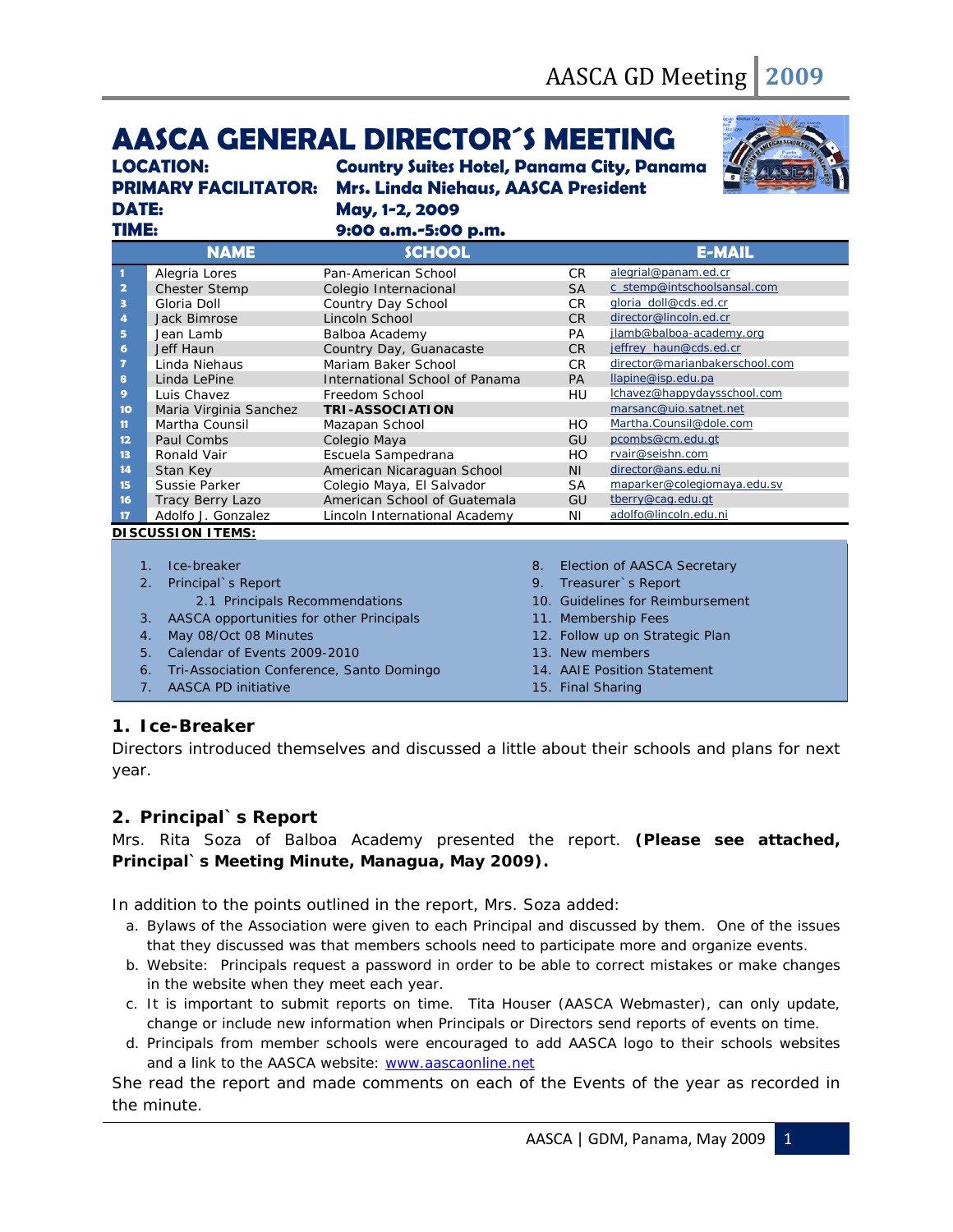# **2.1 AASCA Principal`s Recommendations:**

## **PM-R1: AASCA LARGE/SMALL DIVISIONS**

Discussion began with the issue of Large/Small schools: Linda N. opened the discussion about School divisions; Stan K. suggested dividing them in three. Linda N. replied that Principals did not like that idea; their proposal was to keep two divisions and move some of the schools that are classified as small to the big division. Suggestions were made to keep big division and divide small into two: north and south, but this was refuted by Ron V.

**Jack B. moved: Keep the two divisions as they are right now for the academic year 2009-2010 (9 schools in the big division and 14 in the small division), send this issue to the Athletics Directors for them to discuss. Adolfo G. seconded that proposal and the motion was accepted unanimously.** 

Linda N. reminded Directors that small division teams can participate in large school division tournaments or activities (It was agreed to revise bylaws on this topic).

## **PM-R2: PARTICIPATION IN AASCA EVENTS**

Linda N. urged members to participate more. Ron V. indicated that if a school cannot participate, they need to explain the reasons. Stan K. pointed out that he can see the reason for that, but that the new schools joining are new to AASCA and will not be able to participate in all the events. Jack B. would like to encourage new schools to join AASCA, not to punish them for not participating in events; Stan K. and Tracy B. agreed.

Linda N. added that it is a big deal to host an event, and new schools or new principals will need more guidance. Suggestions were made to revise all Event guidelines on the web and re-examine specific guidelines regarding expectations for initial and continued membership as outlined in Recommendation No. 2 of the Principals Minute.

#### **PM-R3: ATHETICS DIRECTORS MEETING, PD COMPONENT**

An agreement was reached whereas the Athletics Directors should outline their professional development necessities and send that information to the President of AASCA.

**Linda N. moved to accept recommendation No. 3 in the Principals minutes as written. Stan K. seconds that proposal and the motion was approved unanimously.**  Martha C. added that the Mazapan School will host the AD meeting and will do work on the PD component.

#### **PM-R4: KNOWLEDGE BOWL**

**Stan K. moved to accept this motion as written in the Principal`s Minute, Tracy B. seconds the proposal and the motion was accepted unanimously.** 

## **PM-R5: THE MUSIC FESTIVAL**

Ron V. explained what the Music Festival is all about and added that Music teachers are dynamic; therefore the festival has become a competition. Jack B. suggest that we should include that this event is not a competition, it is a festival to share student's talents with other schools. There must be an emphasis is COOPERATION not COMPETITION. The Music Festival guidelines are not in the web. (Check and revise and if necessary write them/rewrite them).

Stan K. suggested that the name of the festival should be changed in order become more specific to its nature of a non-competitive event… AASCA officials should revise guidelines.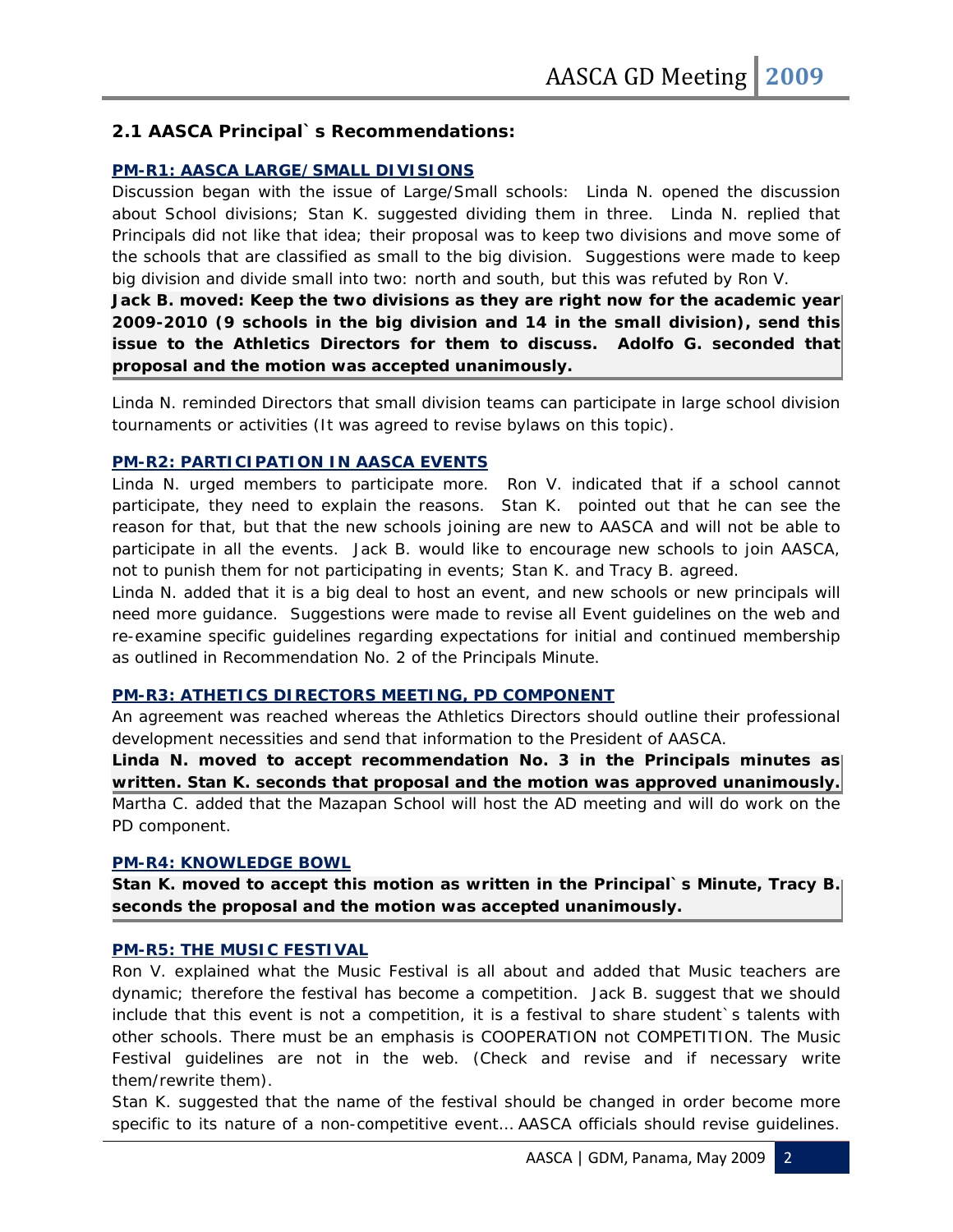Mary Virginia pointed out that if the Music Festival is not a competition, then why AASCA appoints judges to it. Ron V. explained that the judges are supposed to help students grow as performers but they have been ranking plays and students.

## **Alegria L. moved that AASCA officials revise guidelines for the Music Festival; Stan K. seconds that proposal and the motion was passed unanimously.**

## **PM-R6: MEDIA FESTIVAL (TWO DAYS OF FESTIVAL)**

The Media festival (two days only) will bring students together; they will work on a presentation and share examples of their work. Gloria D. added that it will probably start small and that she would like to host it.

Stan K. recommended changing the date, in the month of May it would be very difficult to organize. He added that we could consider it as a pilot for this year. Let`s remember that invitational events are not supported by AASCA funds, but pilot event are. Jack B. suggested that the Film Festival be added as a pilot program for the upcoming year.

Stan K. moved that the Media Festival is accepted as a pilot event for the **upcoming year; Linda N. seconds and the motion was passed unanimously.** Recommendation was made to revise date, and explore with Gloria D. the possibility for hosting this event.

# **PM-R7: CROSS COUNTRY INVITATIONAL (PILOT PROGRAM)**

Linda N. began discussion about the calendar and that it is very difficult to include more events on it. Ron V. added that schools will not participate.

**Stan K. moved that the Pilot Cross Country Invitational event is changed to an invitational event and be evaluated next year. Tracy B. seconds and the motion was accepted unanimously.** 

#### **PM-R8: ALL COMMUNICATION IN AASCA WEB IN ENGLISH AND SPANISH**

This topic began because all AASCA sport events guidelines in the web are in Spanish Language. Every sports guideline will have to be translated into English. Adolfo G. will check if documents exist in English.

**Jeff H. moved that AASCA Athletics/Sports related documents be translated into English. Gloria D. seconded and motion was accepted unanimously.** 

## **PM-R9: AASCA MISSION, VISION, CORE VALUES AND GOALS ON WEBSITE**

Discussion continued on this and previous topic (Website: English and some things in Spanish, just related to sports or a complete bilingual website). Gloria D. indicated if the intention of AASCA Directors was to develop a bilingual website.

Amendment was made for PM-R8 as written and includes PM-R9: **ALL INFORMATION ON AASCA WEBSITE WILL BE IN ENGLISH AND SPANISH. AASCA WEBSITE WILL BE A BILINGUAL PORTAL. Linda N. moved and Adolfo G. seconded, and the motion was accepted unanimously.** 

## **PM-R10: BEHAVIOR CONTRACT (PARENTS/STUDENTS/COACHES) IN WEBSITE**

**Linda N. moved to approve that AASCA behavior contract for parents, students and coaches will appear in the AASCA website in English and Spanish, Linda L. seconded and the motion was accepted unanimously.**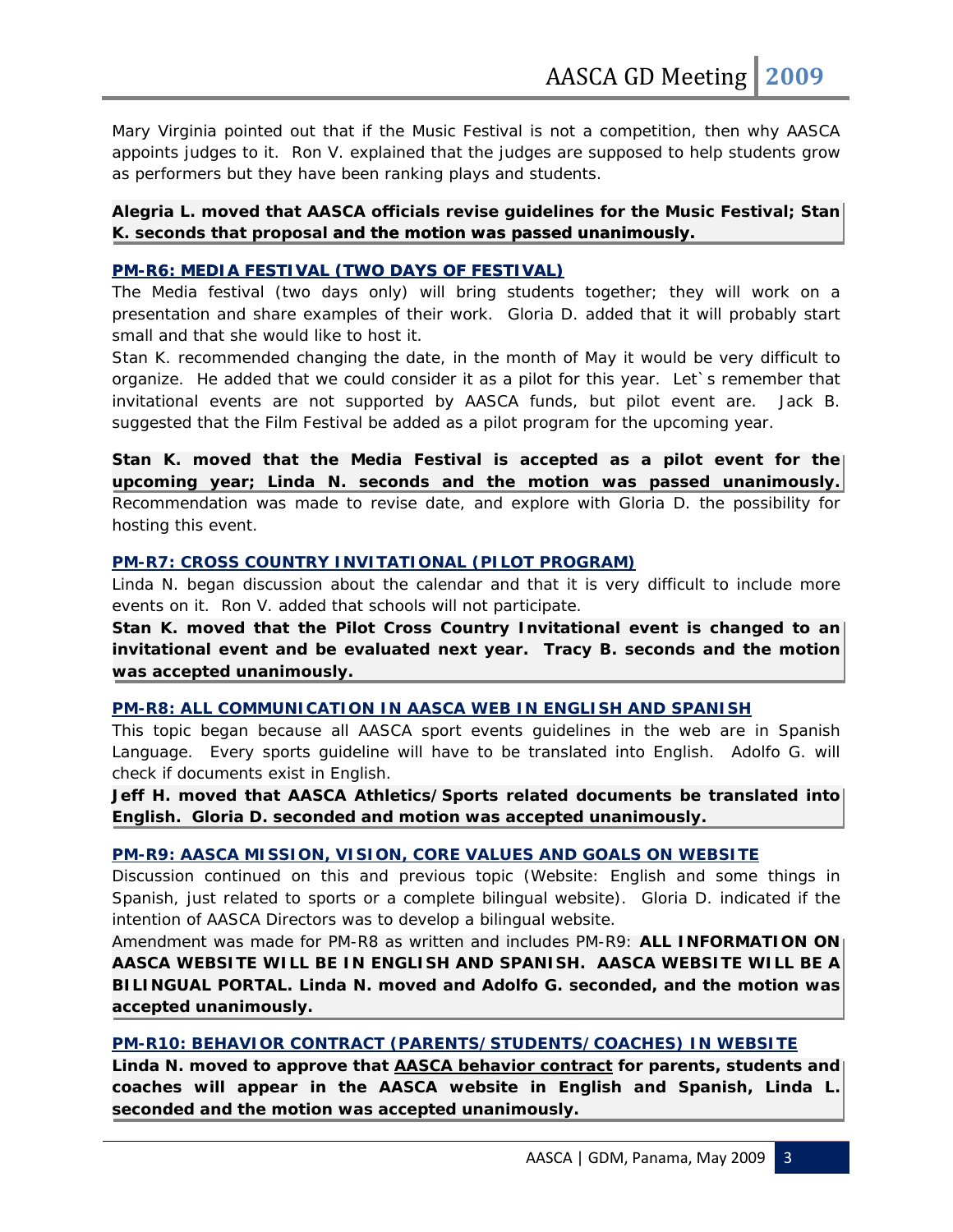## **PM-R11: PASSWORD TO ACCESS/UPDATE/CHANGE WEBSITE**

**Linda N. moved to keep the webmaster as the only source of change for the AASCA website. Tracy B. seconded and the motion was approved unanimously.** 

**Martha C. moved that before the webmaster can upload documents or make changes, those have to be approved by the school director/principal of the submitting school and then reviewed by the AASCA President. Alegria L. seconded and the motion passed unanimously.** 

## **PM-R12: MR. TOM LITECKY VOLUNTEERS TO EDIT ENGLISH G. IN AASCA WEB**

**Linda N. indicated that on behalf of AASCA, she will send Mr. Liteckly a thank you note, accepting his generous contribution. Linda moved, the motion was seconded then unanimously approved.** 

## **PM-R13: AWARD CRITERIA FOR SECOND PROJECT/COMMUNITY SERVICE**

Linda N. indicated that the criteria for both projects is already on the website, eventhough, a revision will be made.

#### **PM-R14: OUTSTANDING COMMUNITY SERVICE AWARD TO LIA**

**Linda N. moved that the recommendation made by the principals is accepted, and that the video of the project "Colegio Sagrada Familia" made by students from Lincoln International Academy (LIA) in Managua, Nicaragua, be declared the winner for the 2008-2009 School-Wide Innitiative for Communty Service. The motion was seconded and unanimosly approved. There were no projects presented for the Smaller level Innitative.** 

## **PM-R17: DISCOVERY EDUCATION NETWORK BE CONSIDERED ON REGIONAL BASIS**

Jean L. recommended Discover Education Network. She even indicated that she would give up other things (due to budget cuts) before getting rid of Video Streaming.

Mary V. has had no communication with United Streaming, but she just got an email from the ASOMEX president indicating that four schools are using it right now, and ten more are interested that TRI looks for a regional deal. **Mary V. will find out about a possible group agreement in order to get a better deal for member schools.** 

Ron V. provided the following links and fees:

| <b>Discovery Education</b>                        | Safari Montage                                    |
|---------------------------------------------------|---------------------------------------------------|
| http://www.discoveryeducation.com                 | http://www.safarimontage.com/Content/Default.aspx |
| Fee (first year) $$4,290$                         | Annual Fee (first year) \$4,666.55                |
| After the second year: \$3,995                    | After the second year: \$2,000                    |
| (*) Discovery Ed. is the same as United Streaming |                                                   |

# **3. Opportunities for sharing/growing: Other Area Principals**

Linda L. reflected that as of right now, there are no opportunities in AASCA for Elementary and Middle School Principals to grow professionally. All activities are based on the calendar of events and/or issues related to secondary school. Elementary school principals, when they have participated at the Principal`s meeting, have felt disengaged. Linda L. added that International School of Panama (ISP) would like to begin an Elementary invitational event to facilitate that all elementary Principals meet and share.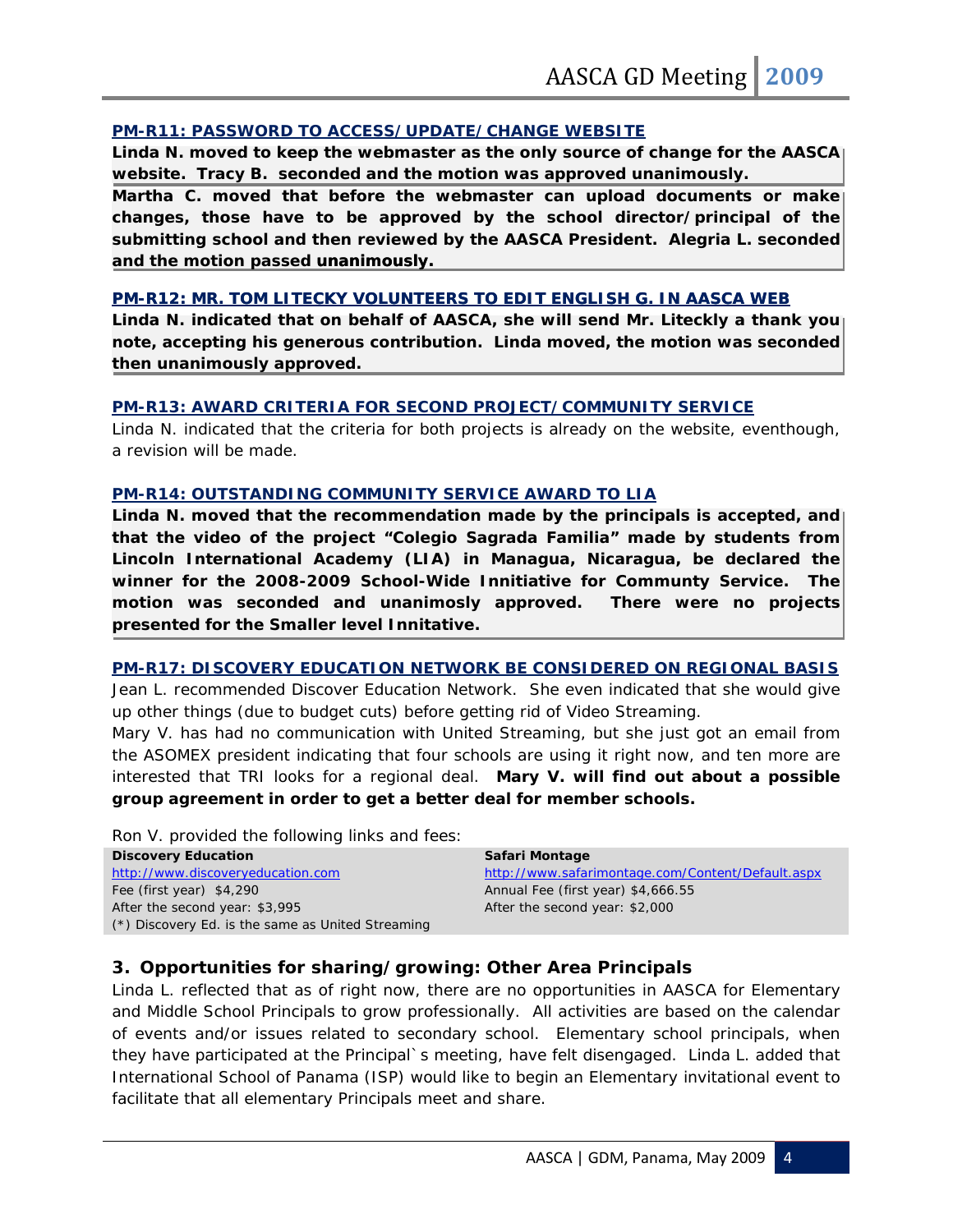Several recommendations followed on where to do it, how often or even to decide for<br>setting up a similar Principal net (like the one at AAIE) or blog/email initiative for the<br>webmaster. Mary Virginia talked about the init setting up a similar Principal net (like the one at AAIE) or blog/email initiative for the webmaster. Mary Virginia talked about the initiatives done at TRI to set up job-a-like sessions; she will think about it and she might include them again in future TRI conferences or include an extra day (as pre-conference) for Elementary principals for the 2010-2011 Tri meeting, which will take place in MONTERREY, MEXICO.

Linda N. will talk to AASCA webmaster to see if she could take this as one more task to do. Gloria D. reminded us that AASCA is basically events driven and recommended to revise what other regional associations are doing regarding other area principals to see if they are more inclusive than AASCA. Stan K. suggested passing this to the Elementary principals. Depending on outcome, there would be a possibility to begin and Elementary Principal`s Meeting in the year 2010-2011.

**Gloria D. moved to set up a blog in the AASCA website for Elementary Principals, Stan K. seconds and the motion was accepted unanimously.**

**Stan K. moved that AASCA provides in its website a job-e-link in order for teachers to post intentions of relocation and/or schools to be able to post job openings; Tracy B. seconds and the motion was accepted unanimously.** 

## **4. Minutes from GDM (May and October 2008)**

**Adolfo G. read minutes from the meetings in Antigua and Costa Rica. Linda N. moved to approve minutes for the May and October meetings; Sussie P. seconded and the motion passed unanimously.** 

# **5. AASCA Calendar of Events 2009-2010**

Calendar proposed by Principals was discussed(\*). **Gloria D. moved to approve the below AASCA events calendar for 2009-2010, Tracy B. seconds and motion was accepted unanimously.** 

| <b>EVENT</b>                      | <b>SCHOOL</b>                         | <b>COUNTRY</b> | <b>DATES</b>            |
|-----------------------------------|---------------------------------------|----------------|-------------------------|
| AD CONFERENCE                     | Mazapan School                        | <b>HON</b>     | <b>SEP</b><br>$17 - 20$ |
| <b>LEADERSHIP CONFERENCE</b>      | Lincoln School                        | CR.            | <b>SEP</b><br>$24 - 27$ |
| SMALL SCHOOL BASKETBALLL          | Marian Baker School                   | CR.            | $07-11$<br><b>OCT</b>   |
| <b>LARGE SCHOOL BASKETBALL</b>    | American Nicaraguan School            | N <sub>1</sub> | $07-11$<br><b>OCT</b>   |
| <b>TRI-ASSOCIATION CONFERENCE</b> | Renaissance Jaragua Hotel, S. Domingo | <b>DR</b>      | OCT 13-17               |
| <b>KNOWLEDGE BOWL</b>             | American School of Tequcigalpa        | <b>HO</b>      | NOV 11-15               |
| <b>DRAMA FESTIVAL</b>             | Escuela Internacional Sampedrana      | HO             | <b>FEB</b><br>$03 - 07$ |
| <b>LARGE SCHOOL SOCCER</b>        | American School of El Salvador        | <b>SA</b>      | 24-28<br>FEB            |
| SMALL SCHOOL SOCCER               | ISP/Balboa Academy                    | <b>PA</b>      | MAR 10-14               |
| <b>MIDDLE SCHOOL CHOIR</b>        | <b>Country Day School</b>             | <b>CR</b>      | MAR 17-21               |
| INVITATIONAL VOLLEYBALL           | Colegio Interamericano                | GU             | APR 14-18               |
| PRINCIPALS CONFERENCE             | Escuela Panamericana                  | <b>SA</b>      | APR 09-12               |
| <u>GENERAL DIRECTORS MEETING</u>  | MIAMI                                 | <b>US</b>      | APR 22-25               |
| <b>CROSS COUNTRY INVITATIONAL</b> | American School of El Salvador        | <b>SA</b>      | JAN 28-31               |
| MEDIA FESTIVAL PILOT              | Country Day School                    | <b>CR</b>      | <b>TBA</b>              |

**NEW**

(\*)Tracy B. recommended "Destination Imagination" (she will send more information) as a possible event to add in the future. [www.idodi.org](http://www.idodi.org/). **Jack B. moved to schedule GDM in Miami for next meeting, Stan K. seconds and motion passed unanimously. Jack B. moved to change dates of PC and GDM, Adolfo G. seconds and motion passed unanimously.** 

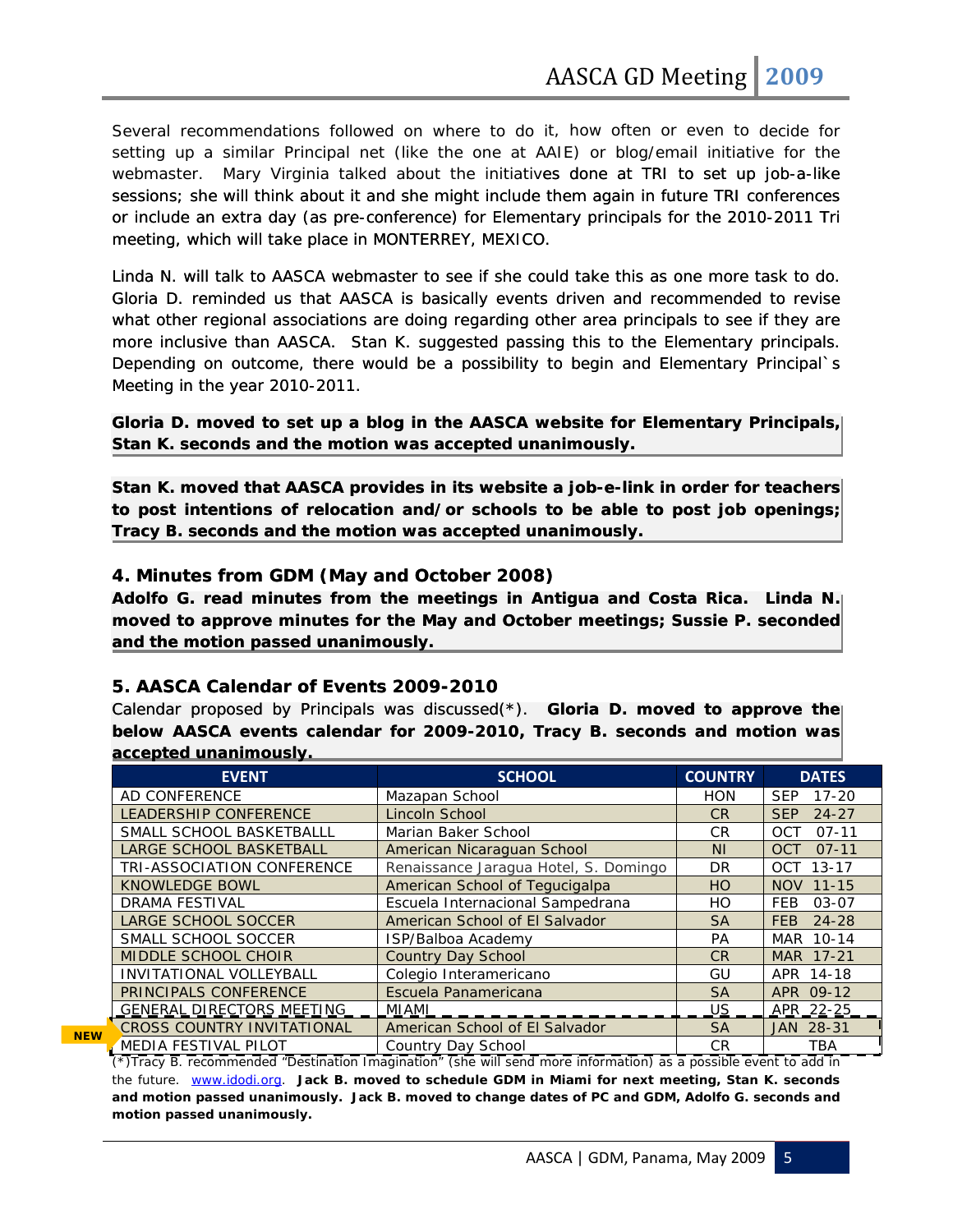# **6. Tri-Association Conference, Santo Domingo, Dominican Republic**

Mary Virginia invited all to participate at Tri-Conference in Santo Domingo. She handed out the program and outlined other important information. She added that the Tri-Association Board had selected Jack Delman as the 2009 Paul G. Orr recipient.

This year the TRI received its  $3<sup>rd</sup>$  OSAC grant for the Mano a Mano Cohort, and she encouraged Directors to promote this program. The Mano a Mano will begin with a five day session at the TRI conference on "Developing the reading brain…." The OSAC grant will cover conference fee and pre-conference, the follow up online project, online conference course in the spring and part of the expenses of the summer in Antigua.

Mary Virginia added that she will look for venues for TRI schools on the following: International Teaching Certificate for host country teachers; United Streaming, Preconference institutes for Elementary principals and/or Job-a-like sessions, membership for Secondary School Principal Association (maybe a similar deal as the one TRI has with the Elem. Principal Association).

She also told directors that Mr. Barry McCombs from Colegio Nueva Granada in Bogota is working to set up a Recruiting Fair for Tri in Miami, probably in the month of January, before the other recruiting fairs. A recommendation was made that this fair should be scheduled for the beginning of April or after the other fairs have taken place.

Tri-Association Fees increased \$80 dollars only and because EBSCO fee increased on that amount. The conference fee is the same as last year.

# **7. AASCA Professional Development Initiatives**

After discussion on why the PD initiative for the 2008-2009 year was not possible, Linda N. asked the directors if AASCA really wants to do PD. The worst would be to say yes, and then do nothing; do we want to make any effort to provide professional development? Directors shared what they are doing for PD this year and a list of professionals was outlined (attached) as means of PD collaboration. Many schools are doing the "embedded PD" and complement it with consultants. Discussion continued with ideas that schools doing staff development could invite other schools to participate and this way share costs. If

informed, the president will send e-mails about PD initiatives in the region but there will not be an official AASCA PD for 2009-2010.

**Stan K. moved that AASCA develops a professional development calendar of the activities organized by each individual school, Paul Combs seconded, and everyone approved.** 

## **8. Election of AASCA Secretary**

Adolfo G. talked about the Secretarial work completed and that all secretarial documents were scanned as PDF documents and are now in a single data disc. Secretarial folder was reorganized by years. Documents on folder date back to the year 2000.

**Linda moved to reelect Adolfo G. for one more year, Stan K. seconded and motion was accepted unanimously.**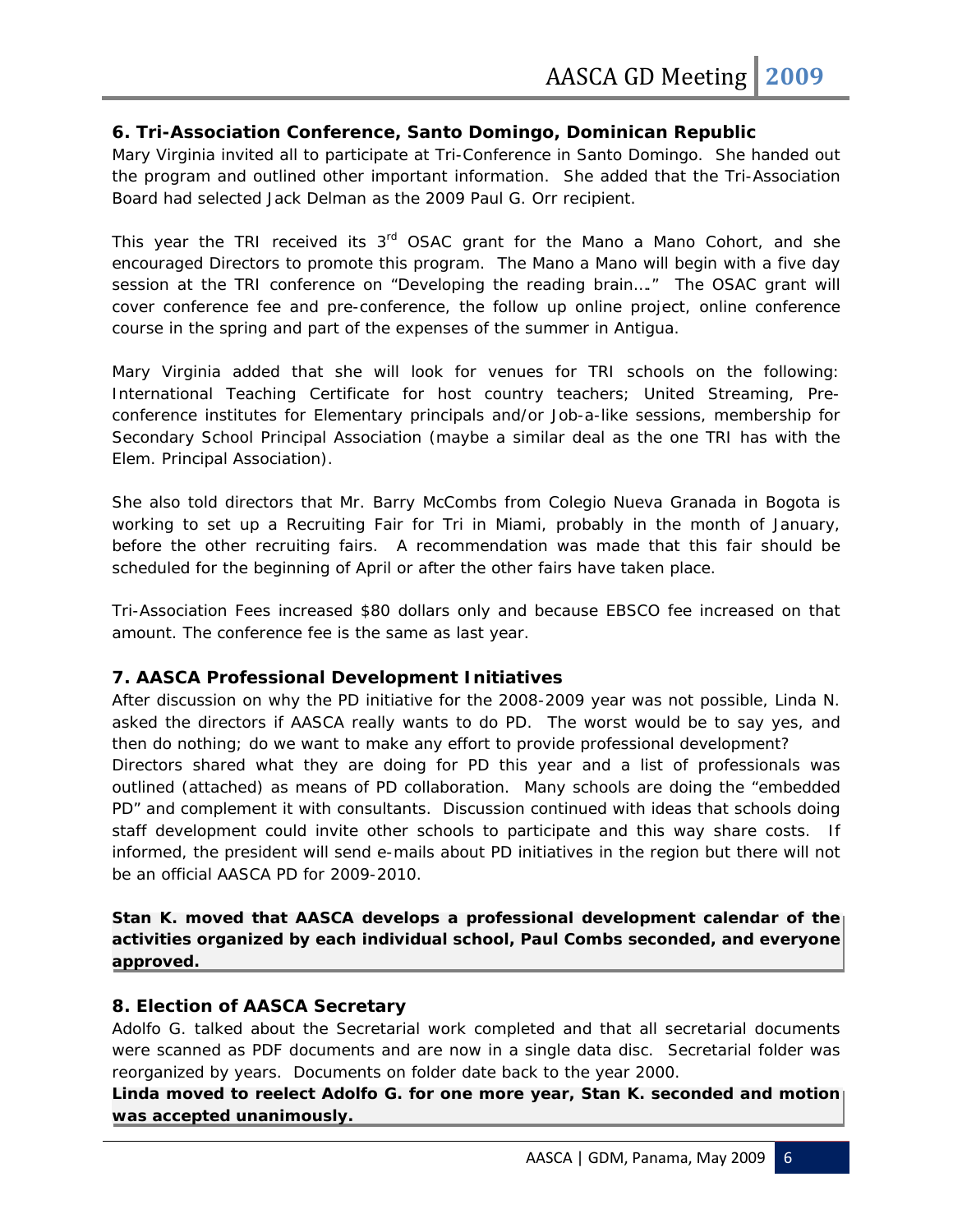# **9. AASCA Treasurer`s Report**

Ron V., AASCA Treasurer presented balanced Report for the year 2008-2009:

AIS school does not pay total Fee. AASCA has been subsidizing this school with TRI, EBSCO and other dues. After discussion, **Jack B. moved that on respect to this school seniority on the association, AASCA solidarity and spirit of collegiality, to accept them o their terms for one more year in the association. Stan K. seconded and motion was accepted unanimously.**

A recommendation was made that AASCA officials write a policy on monetary subsidies AASCA can provide, which involves written request to AASCA and a written response of outcome.

| $\frac{1}{2}$<br><b>Balance as of September 30, 2008</b> |                           |            |            |
|----------------------------------------------------------|---------------------------|------------|------------|
| Money Market Funds                                       | \$                        | 101,582.59 |            |
| Checking Account                                         |                           | \$         | 4,034.00   |
|                                                          |                           | \$         | 105,616.59 |
| Dues Collected 2008-2009                                 | \$                        | 31,500.00  |            |
| CASH                                                     | Ś                         | 137,116.59 |            |
| Pending Dues for 2008-2009                               |                           |            |            |
|                                                          | Salvador                  | \$         | 3,500.00   |
| ¢                                                        | dor                       | \$         | 3,500.00   |
|                                                          | lica                      | \$         | 3,500.00   |
| d                                                        | , Guatemala               | \$         | 3,500.00   |
| F                                                        | Costa Rica                | \$         | 3,500.00   |
|                                                          | <b>Total Pending Dues</b> | Ś          | 17,500.00  |
| Expenses for the year 2008-2009                          |                           |            |            |
| <b>Tri-Association</b>                                   | \$                        | 33,220.00  |            |
|                                                          | <b>Total Expenses</b>     | Ś          | 33,220.00  |
|                                                          |                           |            |            |
| Cash                                                     | \$                        | 137,116.59 |            |
| <b>Total Expenses</b>                                    | \$                        | 33,220.00  |            |
| <b>Closing Balance</b>                                   | \$                        | 103,896.59 |            |
| Receivables                                              | \$                        | 17,500.00  |            |
| <b>Total Assests</b>                                     | \$                        | 121,396.59 |            |

An intense discussion began on events that are not properly budgeted and AASCA has to reimburse considerable amounts of money. Ron V. indicated that some events cannot be run with the \$400 dollars fee, taking into account that not many schools participate. Linda N. reminded directors that since the year 2000 there have been nine requests for reimbursement (nine out of thirty six activities sponsored during these years). So far, AASCA has paid what has been submitted. Reimbursements fall in the range from \$1000 to \$7000.

Discussion followed on the overrun cost of the small school basketball at ISP. Jack B. suggested a policy. Stan K. reminded all that directors need to be gate keepers; the association does not have an unlimited pocket for overruns. Linda N. recommended all directors that prior to an event to please read web guidelines carefully. Ron V. agreed and added that in order to run an event a minimum amount of participants must be in place or events should be canceled. Jack B. added that on these uncertain economic times directors need to control funds, and everyone should follow guidelines. Chester S. enquired if an AASCA event makes money, should directors give it back to AASCA? Linda N. answered that she has done that on her events.

# **10. Guidelines for Events Reimbursement**

**Gloria D. moved to accept the following guidelines as the only source for reimbursement for AASCA Athletics events:** 

- **Meal at the opening**
- **Meal at the closing ceremony**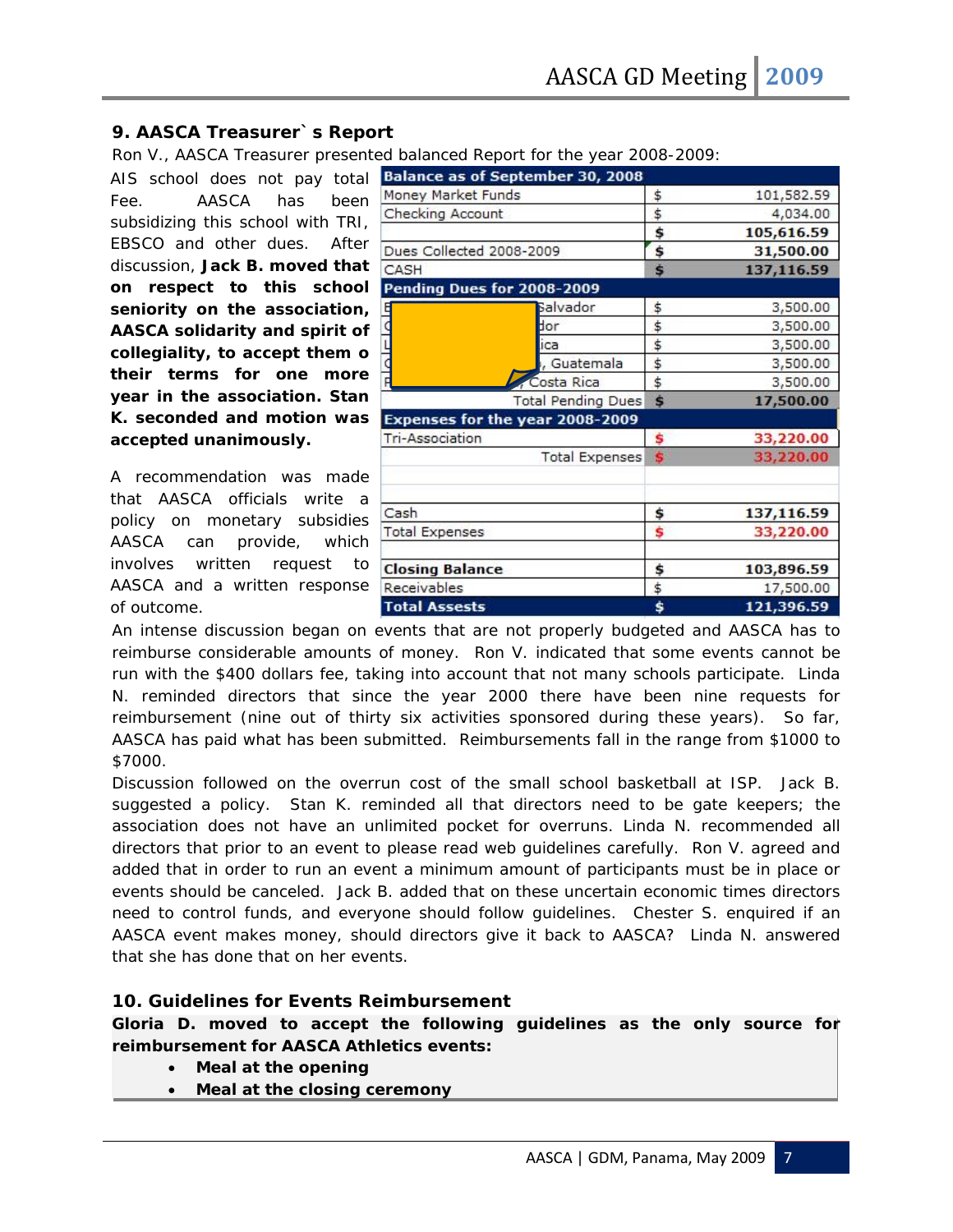- **•** Beverages during the games (water, Gatorade, try look for waten **companies for free)**
- **Coffee room for coaches (usually parents association)**
- **Traveling plaque, medals and certificates (AASCA does not give trophies)**
- **Referees and referees traveling expenses**
- **transportation,**

**Paul C. seconds and the motion is accepted unanimously.** 

**Alegria L. moved to accept the following guidelines as the only source for reimbursement for AASCA Festival events:** 

- **meal at the opening**
- **meal at the end**
- **beverages during festival**
- **professionals (transportation, hotel, meals, cost)**
- **transportation**

**Tracy B. seconds and the motion is accepted unanimously.** 

Linda N. presented this year`s overrun events:

- 1. SMALL SCHOOL VOLLEYBALL, Honduras, around \$2000
- 2. SMALL SCHOOL BASKETBALL, Panama, around \$7200
- 3. PRINCIPALS CONFERENCE, Managua, under \$2000
- 4. MUSIC FESTIVAL, Honduras, around \$4000

# **Gloria D. moved to cover all 2008-2009 bills as submitted, Jack B. seconds and the motion was accepted unanimously.**

Martha C. pointed out that she forgot to submit bills for past events. Linda N. asked directors if they would like to consider past events overruns. Discussion followed, and **Stan K. moved to allow Mazapan School to submit receipts for an amount up to \$3000 for past events, Alegria L. seconds and the motion was accepted unanimously.** 

Discussion continued on overrun cost and how to avoid them. Stan K. reminded everyone that when a school hosts an event there is a benefit for them since they are not expending in sending teams, airplane ticket, per diem expenses, etc. and schools should be mindful of what they request for reimbursement.

**Alegria L. moved to set a limit for override of expenses on \$10 dollars per student per event with no maximum for 2009-2010 and reevaluate this measure in the next GD meeting in Miami, Stan K. seconds and the motion was accepted unanimously.** 

# **11. AASCA Membership Fees 2009-2010**

Discussion began on the concern directors have regarding the lack of information on the funds AASCA has kept in the Market Fund. Ron V. explained that the vast majority of the money is at Chase Bank but he is considering other options too. Gloria D. asked what was the idea to keep so much money in the bank? Linda N. explained that five years ago,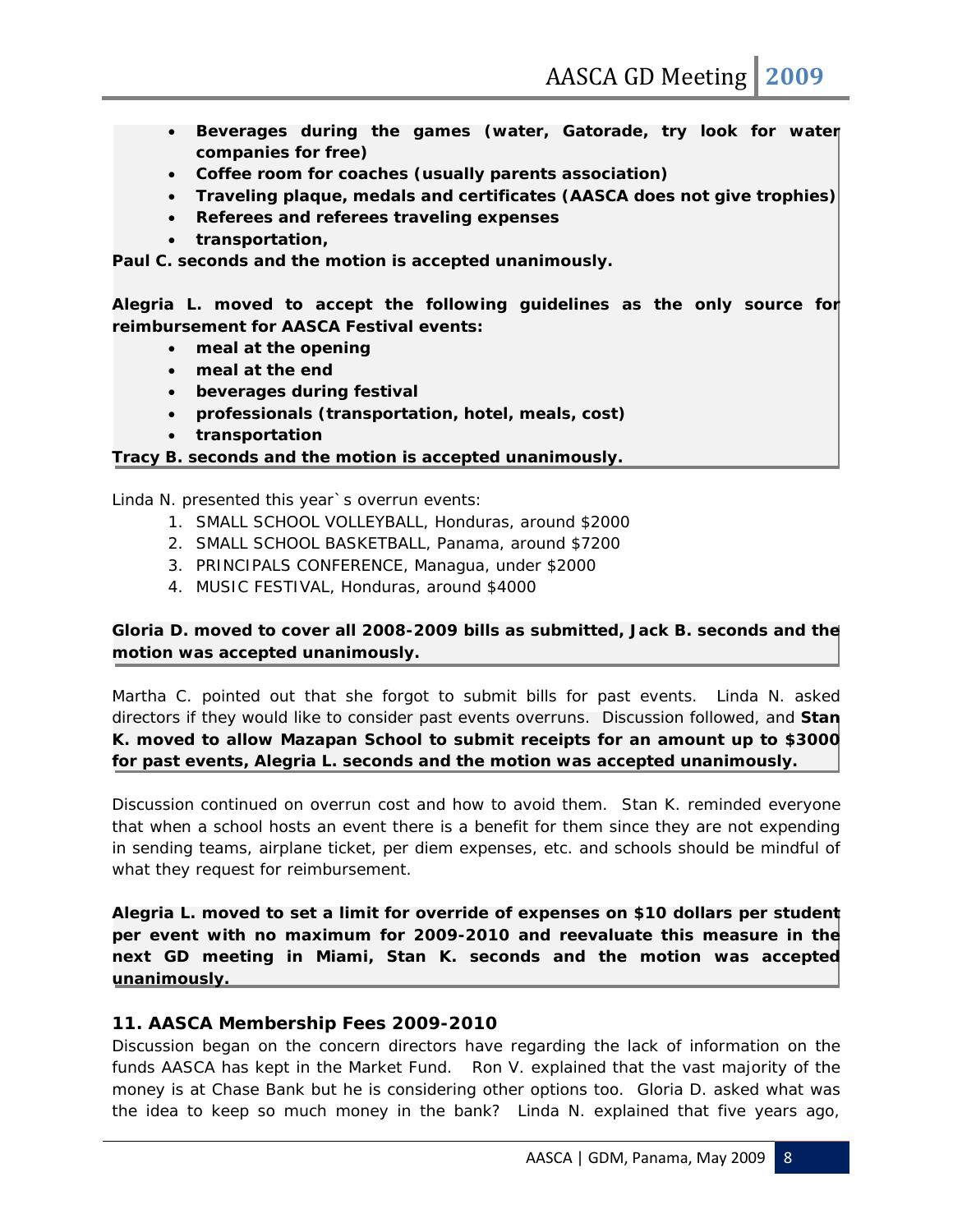AASCA decided to build a reserve capital and added that at next year meeting, a discussion could take place to address the AASCA Reserve Capital.

# **Alegria L. moved that AASCA does not raise membership fee, Sussie P. seconds and motion was accepted unanimously.**

Maria Virginia reminded all that Tri-Association needs to pay fees in the month of September and recommended that AASCA directors take that into account to be able to pay AASCA membership fee on time.

**Stan K. moved to charge a late penalty fee of \$500 if fee is not fully paid by January 1st, AASCA treasurer will send three warnings, and after deadline, schools will have to pay the additional late penalty fee. Schools with financial difficulty could appeal to AASCA president for an extension in writing. Alegria L. seconds and the motion was accepted unanimously.** 

# **12. Follow up on Strategic Plan**

Strategic plan outcome was discussed and some recommendations were made for minor changes. Tracy B. made the last suggestions and they were accepted. **Jack B. moved to accept AASCA core values, vision, mission and goals as stated below, Adolfo G. seconded and the motion was accepted unanimously.** 



# **CORE VALUES**

#### **AASCA is committed to:**

- **1.** Principles of democracy
- **2.** Community service and service learning
- **3.** Providing English and host country instructional programs that empower learners to reach their full potential
- **4.** Education for success in a diverse global economy
- **5.** Formal external accreditation as a standard for educational excellence
- **6.** Building community through a variety of activities and experiences
- **7.** Fostering behaviors leading t conservation of resources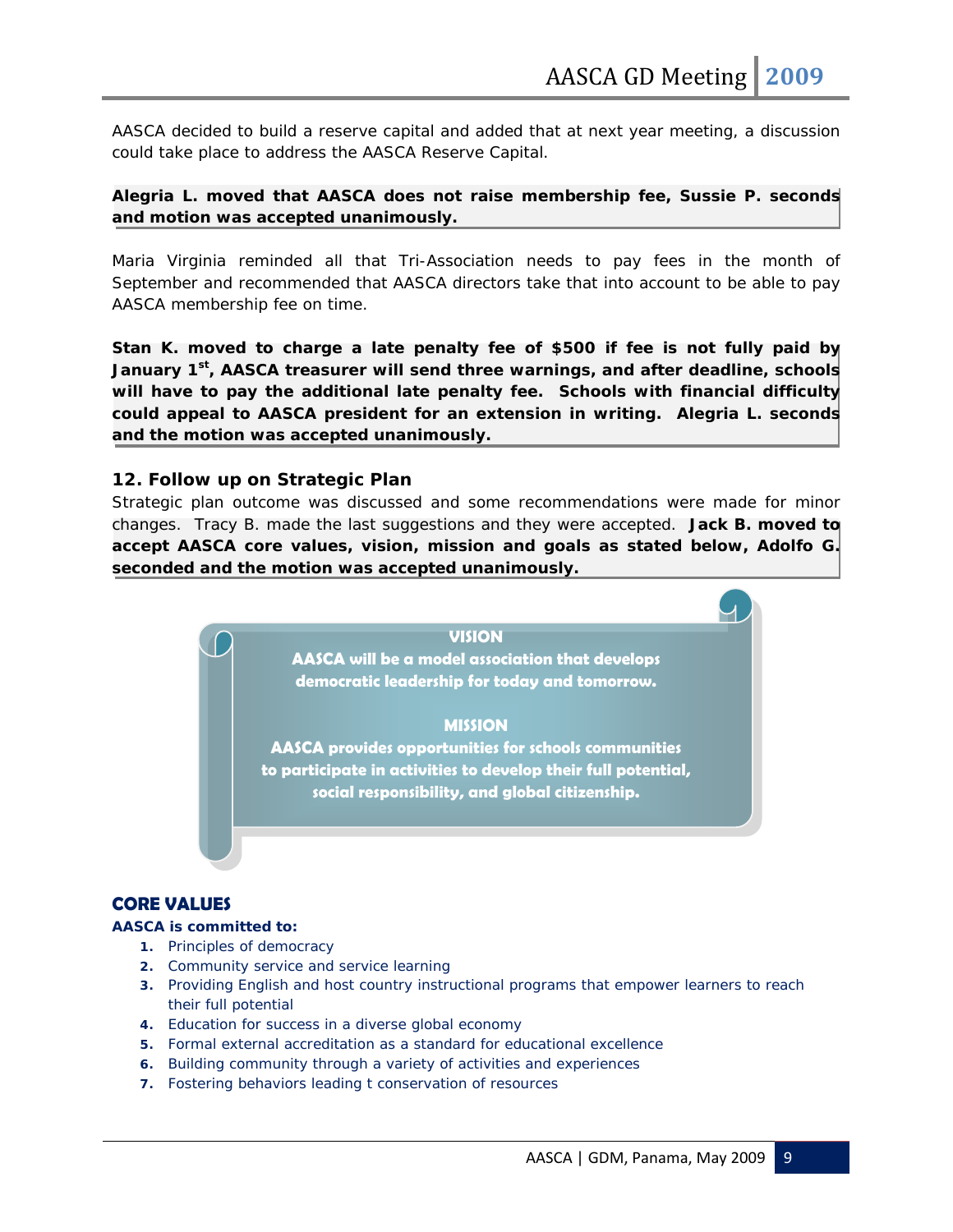# **GOALS**

- 1. Facilitate professional development opportunities and resources to enhance the teachinglearning process
- 2. Provide a broad range of activities for students with social, learning, and performance objectives
- **3.** Promote community service and service learning in all member schools
- **4.** Strengthen AASCA`s organizational identity and sustainability

# **1 3. Guidelines for new membership request**

Discussion continued on the guidelines for new schools requesting membership. Ron V. indicated that he will complete guidelines.

Linda N. indicated that as of right now two schools are non-voting members and both are pursuing accreditation. Alegria L. suggested that that AASCA only accepts accredited schools as full members.

Stan K., following a recommendation made by Mary Virginia, moved to accept new **schools as non-voting invitational members for a three year trial period; these schools must be candidates to accreditation from one of the regional accreditation agencies and/or CIS, have English as the primary language of instruction and indicate that are in full agreement with AASCA core values, mission and vision. Linda L. seconded and the motion was accepted by majority. Jack B. opposed.** 

Suggestions were made to Ron V. that the guidelines should include that in order to change status from non-voting invitational member to full member; AASCA will require a copy of the accreditation certificate.

#### Membership at AASCA

- 1. Accredited full members
- 2. Non-accredited full members **AUG, 2009** 2. Non-Voting Invit AUG, 2009
- 3. Non-voting members

Membership at AASCA

- 1. Voting member
- 2. Non-Voting Invitational Members

**Alegria L. moved that Schools that currently are full members but not accredited, will be required to achieve accreditation in a three year period, meanwhile maintaining their current membership status. (July 31, 2012). If schools do not achieve accreditation in that period, they will have to report AASCA the situation. Tracy B. seconded and motion was accepted unanimously.** 

Based on new guidelines accepted, Linda N. updated membership status of three schools accepted last year.

VOTING MEMBER:

1. Country Day Guanacaste.

NON-VOTING INVITATIONAL MEMBERS:

- 1. Saint Augustine Preparatory School, Managua, Nicaragua.
- 2. Happy Days School/Freedom High School, Honduras.